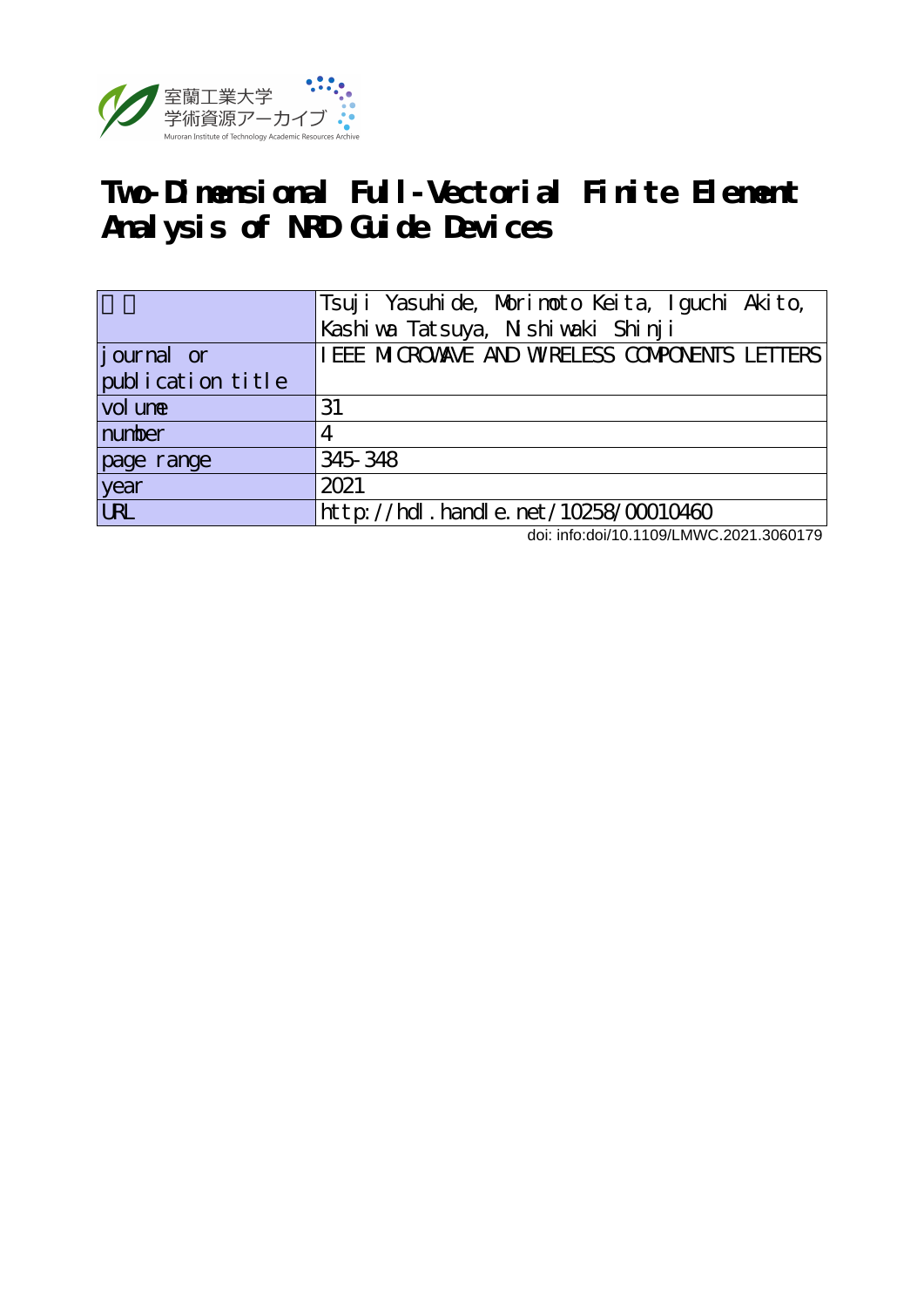# Two-Dimensional Full-Vectorial Finite Element Analysis of NRD Guide Devices

Yasuhide Tsuji, *Senior Member, IEEE,* Keita Morimoto, *Student Member, IEEE,* Akito Iguchi, *Member, IEEE,* Tatsuya Kashiwa, *Senior Member, IEEE,* and Shinji Nishiwaki, *Non-Member, IEEE*

*Abstract*—Non-radiative dielectric waveguide (NRD guide) is a promising platform for realizing compact millimeter waveguide circuits. NRD guide devices have been simulated by several numerical simulation approaches so far and these approaches basically treat three dimensional structure because electric and magnetic fields in NRD guides vary in whole directions. In this paper, we propose a two-dimensional full-vectorial finite element analysis for efficient simulation of NRD guide devices.

*Index Terms*—Non-radiative dielectric waveguide (NRD guide), finite element method (FEM), full-vectorial analysis.

#### I. INTRODUCTION

In recent progress of wireless communication systems, such as 5G and beyond 5G, utilization of the higher frequency band is extensively explored. Non-radiative dielectric waveguide (NRD guide) is one of promising platforms, in which compact millimeter-wave circuit can be realized thanks to its non-radiative nature[1]-[12]. In order to design high performance devices with novel functions, several kinds of optimization technique for electromagnetic wave devices have been proposed and developed[13]-[16]. In such optimization techniques, numerical simulation is required to be iteratively carried out to optimize a lot of design variables, thus, improvement of the computational efficiency of the simulation is highly desired. NRD guide devices have been simulated by several numerical simulation approaches so far and these approaches basically treat three dimensional structure[16] because electric and magnetic fields of non-radiative modes in NRD guides vary in whole *x*-, *y*-, and *z*-directions even if the structure is uniform in the direction vertical to metal plates. These field variations are not the same for all the electromagnetic field components even along the uniform direction. Thus, the non-radiative modes in NRD guides are hybrid modes and mode coupling between different polarization modes occurs if the structure varies arbitrarily on the circuit plane. Therefore, three-dimensional analysis has been employed so far. In this paper, we first propose two-dimensional full-vectorial finite element analysis for efficient simulation of NRD guide devices with uniform structure in the vertical direction to metal plates. It is shown that our formulation can treat polarization coupling between  $LSM<sub>01</sub>$  and  $LSE<sub>01</sub>$  modes even in the twodimensional analysis.



Y. Tsuji, K. Morimoto, and A. Iguchi are with Muroran Institute of Technology, Japan, e-mail: y-tsuji@mmm.muroran-it.ac.jp.



Fig. 1. Image of NRD guide circuit and non-radiative modes  $(LSM<sub>01</sub>, LSE<sub>01</sub>)$ of the NRD guide.



Fig. 2. Edge/Nodal hybrid element with curved boundary.

## II. TWO-DIMENSIONAL FULL-VECTORIAL FINITE ELEMENT METHOD

Considering an NRD guide device as shown in Fig. 1, propagating behavior in NRD guides is governed by Maxwell's equation, and its functional for waveguide analysis by finite element method is written as follows:

$$
F = \iiint \left[ (\nabla \times \mathbf{H}^*) \cdot \left( \frac{1}{\varepsilon_r} \nabla \times \mathbf{H} \right) - k_0^2 \mathbf{H}^* \cdot \mathbf{H} \right] dV
$$

$$
- \iiint \left\{ \mathbf{H}^* \cdot \left( \mathbf{i}_n \times \frac{1}{\varepsilon_r} \nabla \times \mathbf{H} \right) \right\} dS. \tag{1}
$$

where  $k_0$  is a free-space wavenumber and  $\varepsilon_r$  is a relative permittivity distribution. In this type of NRD guide devices, because of the uniformity of the structure along the *z*direction, electric and magnetic fields,  $E_i$  and  $H_i$  ( $i = x, y, z$ ) in LSM<sub>n1</sub> and LSE<sub>n1</sub> modes ( $n = 0, 1, \cdots$ ) can be expressed as follows:

$$
E_x = \phi_x(x, y) \sin\left(\frac{\pi}{a}z\right), \quad H_x = \psi_x(x, y) \cos\left(\frac{\pi}{a}z\right),
$$

T. Kashiwa is with Kitami Institute of Technology, Japan.

S. Nishiwaki is with Kyoto University, Japan.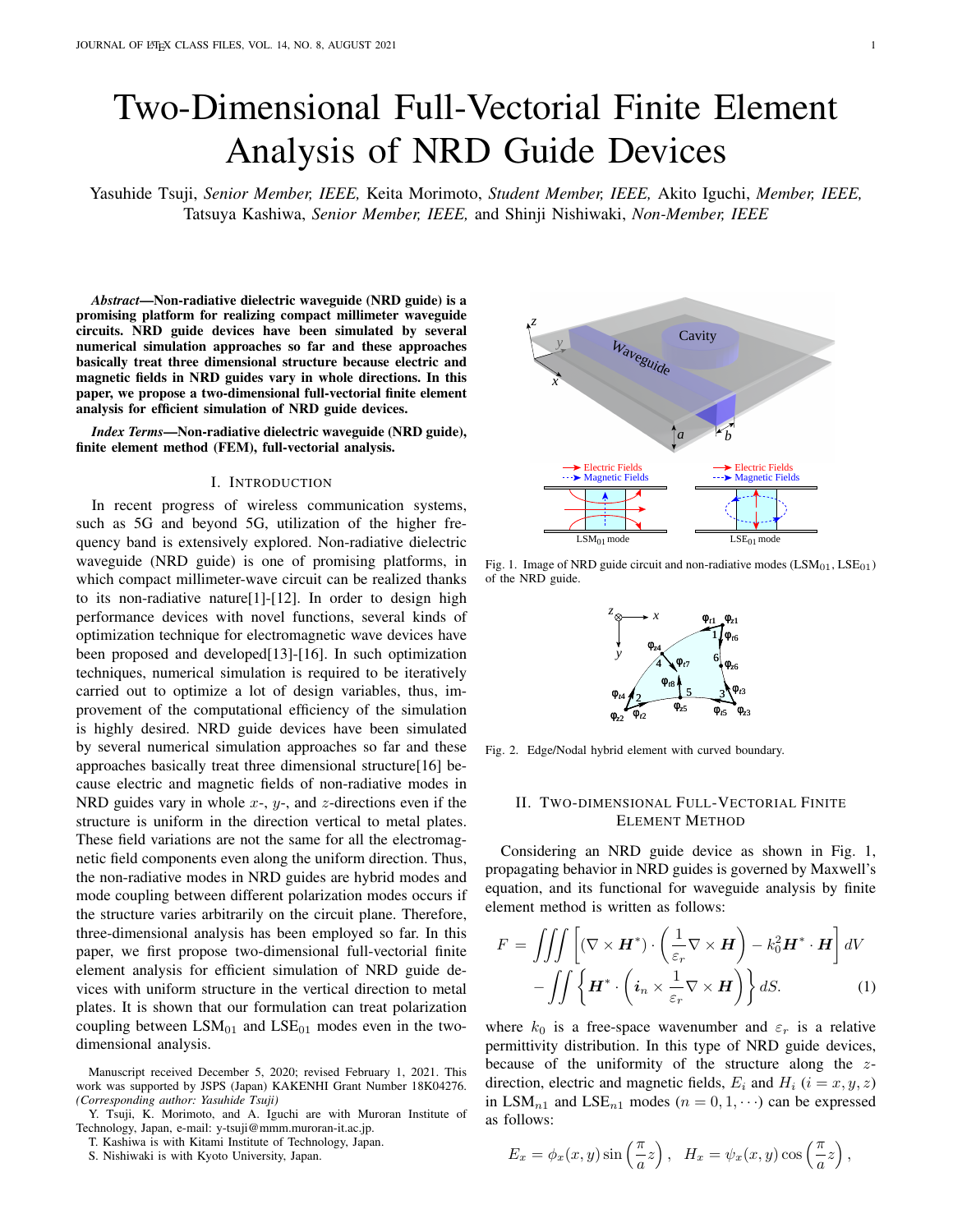$$
E_y = \phi_y(x, y) \sin\left(\frac{\pi}{a}z\right), \quad H_y = \psi_y(x, y) \cos\left(\frac{\pi}{a}z\right),
$$
  

$$
E_z = \phi_z(x, y) \cos\left(\frac{\pi}{a}z\right), \quad H_z = \psi_z(x, y) \sin\left(\frac{\pi}{a}z\right).
$$

In order to obtain finite element expression for waveguide analysis, discretizing computational domain into curvilinear edge/nodal hybrid elements [17]-[19] as shown in Fig. 2, approximating magnetic field component by

$$
\psi(x,y) = (\mathbf{i}_x \{U\}^T + \mathbf{i}_y \{V\}^T) \{\psi_t\} + \mathbf{i}_z \{N\}^T \{\psi_z\}
$$
  
= { $\{N\}^T \{\psi\}$  (2)

and applying variational principle, then, the following linear equation is derived:

$$
([K] - k_0^2 [M]) \{\psi\} = \{u\}
$$
 (3)

$$
[K] = \begin{bmatrix} [K_{tt}] & [K_{tz}] \\ [K_{zt}] & [K_{zz}] \end{bmatrix}, \quad [M] = \begin{bmatrix} [M_{tt}] & [0] \\ [0] & [M_{zz}] \end{bmatrix},
$$
  

$$
\{\psi\} = \begin{bmatrix} \{\psi_t\} \\ \{\psi_z\} \end{bmatrix}, \quad \{u\} = \begin{bmatrix} \{u_t\} \\ \{u_z\} \end{bmatrix}
$$

where  $\{U\}$   $\{V\}$  are shape functions of edge element,  $\{N\}$ is a shape function of nodal element, and the submatrices are defined by

$$
[K_{tt}] = \sum_{e} \int \int_{e} \left[ \left( p_x \{V\} \{V\}^T + p_y \{U\} \{U\}^T \right) \left( \frac{\pi}{a} \right)^2 \right. \left. + p_z \left( \frac{\partial \{V\}}{\partial x} - \frac{\partial \{U\}}{\partial y} \right) \left( \frac{\partial \{V\}^T}{\partial x} - \frac{\partial \{U\}^T}{\partial y} \right) \right] dxdy
$$
\n
$$
[K_{tz}] = \sum_{e} \int \int_{e} \left[ \left( p_x \{V\} \frac{\partial \{N\}^T}{\partial y} + p_y \{U\} \frac{\partial \{N\}^T}{\partial x} \right) \left( \frac{\pi}{a} \right) \right] dxdy
$$
\n
$$
[K_{zt}] = \sum_{e} \int \int_{e} \left[ \left( p_x \frac{\partial \{N\}}{\partial y} \{V\}^T + p_y \frac{\partial \{N\}}{\partial x} \{U\}^T \right) \left( \frac{\pi}{a} \right) \right] dxdy
$$
\n
$$
[K_{zz}] = \sum_{e} \int \int_{e} \left[ \left( p_y \frac{\partial \{N\}}{\partial x} \frac{\partial \{N\}^T}{\partial x} + p_x \frac{\partial \{N\}}{\partial y} \frac{\partial \{N\}^T}{\partial y} \right) \right] dxdy
$$
\n
$$
[M_{tt}] = \sum_{e} \int \int_{e} \left[ q_x \{U\} \{U\}^T + q_y \{V\} \{V\}^T \right] dxdy
$$
\n
$$
[M_{zz}] = \sum_{e} \int \int_{e} q_z \{N\} \{N\}^T dxdy
$$
\n
$$
\{u\} = \int_{\Gamma} \{ \{N\} \cdot (i_n \times [p] \nabla \times H) \} d\Gamma, \quad [p] = \text{diag}\{p_x, p_y, p_z \}
$$

where  $\Gamma$  is the input boundary, and if perfectly matched layer (PML)[20] is placed outside the real computational domain to express semi-infinite region[21],  $p_i$ ,  $q_i$  ( $i = x, y, z$ ) is defined as follows:

$$
p_x = \frac{1}{\varepsilon_r} \cdot \frac{s_x}{s_y}, \quad p_y = \frac{1}{\varepsilon_r} \cdot \frac{s_y}{s_x}, \quad p_z = \frac{1}{\varepsilon_r} \cdot \frac{1}{s_x s_y}
$$

$$
q_x = \frac{s_y}{s_x}, \quad q_y = \frac{s_x}{s_y}, \quad q_z = s_x s_y,
$$

and *s<sup>i</sup>* is stretching parameters along the *i*-direction in PML region.

Assuming the inputting direction is the *x*-direction, boundary condition at Γ where eigenmode with a propagation constant,  $\beta$ , is launched is given by

$$
\{u\} = \left[ \begin{array}{cc} [B_{tx}] & [B_{ty}] & [0] \\ [B_{zx}] & [0] & [B_{zz}] \end{array} \right] \left[ \begin{array}{c} \{\psi_x\}_{\Gamma} \\ \{\psi_y\}_{\Gamma} \\ \{\psi_z\}_{\Gamma} \end{array} \right]
$$
(4)



Fig. 3. Dispersion relation of guided modes in an NRD guide and field distribution of  $LSM<sub>01</sub>$  mode at frequency of 60 GHz.

where

$$
\psi_{\Gamma} = i_x \{N\}^T \{\psi_x\}_{\Gamma} + i_y \{V\}^T \{\psi_y\}_{\Gamma} + i_z \{N\}^T \{\psi_z\}_{\Gamma}
$$
 (5)  

$$
[B_{tx}] = \sum_{\Gamma} \int_{\Gamma} \frac{1}{\varepsilon_r} \{V\} \frac{\partial \{N\}^T}{\partial y} dy
$$

$$
[B_{ty}] = \sum_{\Gamma} \int_{\Gamma} j \beta \frac{1}{\varepsilon_r} \{V\} \{V\}^T dy
$$

$$
[B_{zx}] = \sum_{\Gamma} \int_{\Gamma} -\frac{1}{\varepsilon_r} \left(\frac{\pi}{a}\right) \{N\} \{N\}^T dy
$$

$$
[B_{zz}] = \sum_{\Gamma} \int_{\Gamma} j \beta \frac{1}{\varepsilon_r} \{N\} \{N\}^T dy
$$

. LSM mode in the input port is obtained by solving the following wave equation:

$$
\frac{\partial}{\partial y} \left( \frac{1}{\varepsilon_r} \frac{\partial \psi_z}{\partial y} \right) + \left( k_0^2 - \frac{\beta^2 + (\pi/a)^2}{\varepsilon_r} \right) \psi_z = 0 \qquad (6)
$$

$$
\phi_x = \frac{1}{j \omega \varepsilon_0 \varepsilon_r} \left( \frac{\pi}{a} \right) \frac{\partial \psi_z}{\partial y} \qquad \psi_x = \frac{1}{j \beta} \left( \frac{\pi}{a} \right) \psi_z
$$

$$
\phi_y = \frac{1}{\omega \varepsilon_0 \varepsilon_r \beta} \left\{ \beta^2 + \left( \frac{\pi}{a} \right)^2 \right\} \psi_z \qquad \psi_y = 0
$$

$$
\phi_z = \frac{1}{\omega \varepsilon_0 \varepsilon_r \beta} \left( \frac{\pi}{a} \right) \frac{\partial \psi_z}{\partial y}.
$$

where  $\varepsilon_0$  is the permittivity of vacuum and  $\omega$  is the angular frequency.

Although wave equation for LSE mode is given by

$$
\frac{\partial}{\partial y} \left( \frac{\partial \phi_z}{\partial y} \right) + \left( \varepsilon_r k_0^2 - \left( \beta^2 + (\pi/a)^2 \right) \right) \phi_z = 0, \tag{7}
$$

both LSE and LSM modes can be treated by (3) because (3) is derived from full-vectorial expression (1).

#### III. NUMERICAL EXAMPLES

### *A. Guided Mode Analysis*

In order to confirm the validity of two-dimensional finite element analysis, first, we calculate the guided modes in the NRD guide with height of *a* = 2*.*25 mm and width of  $b = a$ . The relative permittivity of the dielectric material is assumed to be  $\varepsilon_r = 2.2$ , and surrounding material is assumed to be air with relative permittivity of  $\varepsilon_{\text{air}} = 1$ . Figure 3 shows the results obtained by two-dimensional (2D)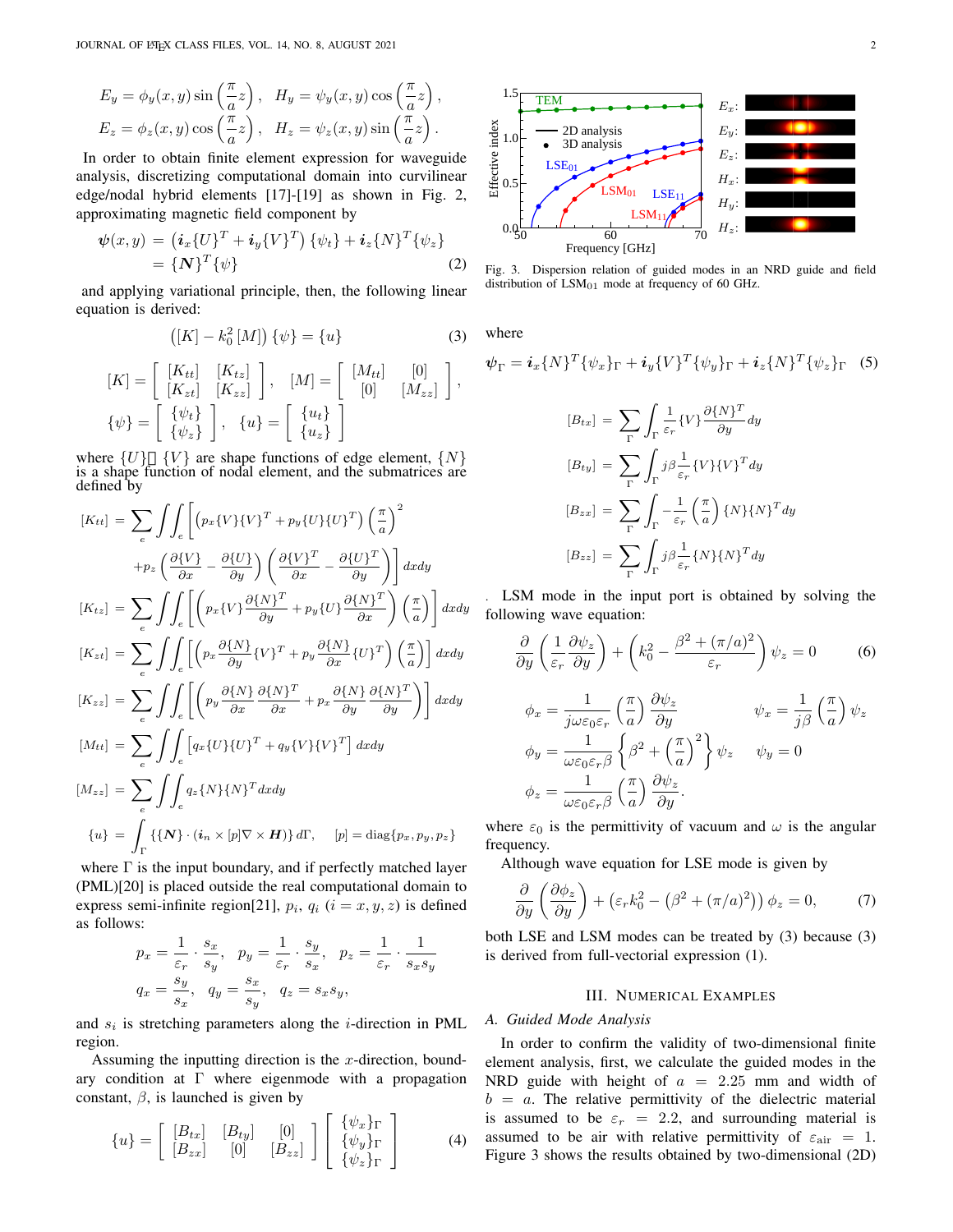

Fig. 4. Top view of simple 90 degree bend.



Fig. 5. Propagating field  $(|H_z|)$  in the simple 90 degree bend calculated by (a) 2D FEM and (b) 3D FEM.

analysis and three-dimensional (3D) analysis. In this analysis, the results in 2D analysis are analytically calculated and those in 3D analysis are obtained by FEM with edge/nodal hybrid triangular elements [19]. We can see that both results are in good agreement.

### *B. Wave Propagation Analysis*

Next, we consider a waveguide bend as shown in Fig. 4. The height and width of the input and output waveguides are  $a = 2.25$  mm and  $b = a$ , respectively. The inner and outer radius of the waveguide bend are  $R_1 = 3.875$  mm and  $R_2 = 6.125$  mm, respectively. We consider the case that the  $LSM<sub>01</sub>$  mode with operating frequency of 60 GHz is launched into port 1. Figure 5 shows the propagating fields obtained by 2D FEM and 3D FEM [22]. We can see that both results are in good agreement and the normalized transmission power as  $LSM<sub>01</sub>$  is only 0.21 in both analyses due to mode conversion from  $LSM_{01}$  to  $LSE_{01}$ . In this analysis, only 0.4 GB of memory and 4.5 seconds of computational time are required in 2D analysis, whereas about 20 GB of memory and 109 seconds of computational time are required in 3D analysis using a PC with Intel(R) Xeon(R) CPU E5- 2660 v4 @ 2.00GHz. In 2D analysis, we can get sufficient numerical convergence using even fewer discretization. In this 3D analysis, the numercal accuracty is within relative error of about 0.5% in the normalized transmission power. To obtain more accurate results, further computational cost is required.

Finally, we consider a waveguide bend as shown in Fig. 6. The shape of this bend is represented by 20 control points  $(N = 10)$  placed on the material boundary and these control points are optimized by the simple gradient method where the sensitivities with respect to the design variables are calculated by forward difference formula. In this example, the control



Fig. 6. Top view of design model of 90 degree bend.



Fig. 7. Propagating field  $(|H_z|)$  in the designed 90 degree bend calculated by (a) 2D FEM and (b) 3D FEM.

TABLE I COMPARISON OF S-PARAMETERS AT  $f = 60$  GHz OBTAINED BY 2D-FEM AND 3D-FEM FOR BEND SHOWN IN FIG. 4 AND OPTIMIZED BEND SHOWN IN FIG. 6.

|                 |                   | Bend in Fig. 4 |         | Bend in Fig. 6 |         |
|-----------------|-------------------|----------------|---------|----------------|---------|
| S-parameter     | Output mode       | 2D             | 3D      | 2D             | 3D      |
| $ S_{21} $ [dB] | $LSM_{01}$        | $-6.74$        | $-6.59$ | $-0.13$        | $-0.15$ |
|                 | LSE <sub>01</sub> | $-1.04$        | $-1.05$ | $-16.1$        | $-17.1$ |
| $ S_{11} $ [dB] | $LSM_{01}$        | $-35.3$        | $-32.2$ | $-25.1$        | $-21.1$ |
|                 | LSE <sub>01</sub> | $-34.1$        | $-34.2$ | $-23.0$        | $-21.5$ |

points are placed at equal intervals in the angular direction and only the distance from the center is designed. Figure 7 shows the propagating fields in the designed waveguide bend obtained by 2D FEM and 3D FEM. We can see that both results are in good agreement and the normalized transmission power as  $LSM<sub>01</sub>$  is improved up to 0.97 because mode conversion to  $LSE_{01}$  mode can be suppressed. In Table I, Sparameters are listed for two bends shown in Fig. 4 and Fig. 6.

#### IV. CONCLUSION

We proposed two-dimensional finite element analysis of NRD guide devices with uniformity along the vertical direction and derived the formulation by using edge/nodal hybrid triangular elements. To show the validity and usefulness of this approach, two kinds of waveguide bends were calculated by the proposed 2D FEM and the conventional 3D FEM and the good agreement between both results was confirmed. We think this 2D FEM is very useful in future toplogy optimal design of NRD guide devices.

#### **REFERENCES**

[1] T. Yoneyama and S. Nishida, "Nonradiative dielectric waveguide for millimeter-wave integrated circuits," *IEEE Trans. Microw. Theory Tech.*, vol.MTT-29, no. 11, pp. 1188–1192, Dec. 1981.